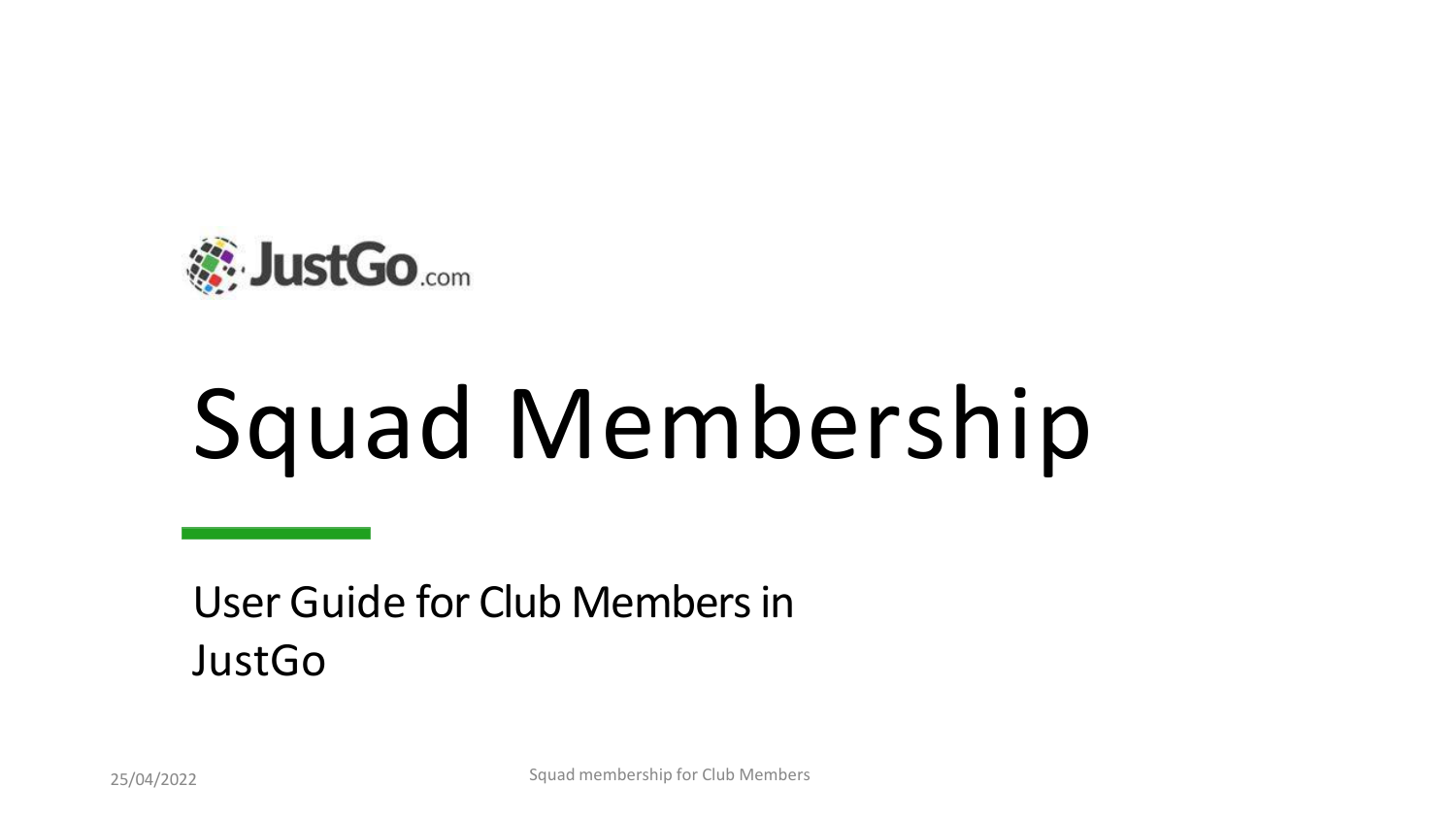# What's inside?



- o How do I access [my Membership tile?](https://d.docs.live.net/a92cacb86e40a85b/Desktop/Smart Rules User Guide.pptx)
- o How do I [access the option to join my squad & set up squad fees](https://d.docs.live.net/a92cacb86e40a85b/Desktop/Smart Rules User Guide.pptx)?
- o What are my [payment](https://d.docs.live.net/a92cacb86e40a85b/Desktop/Smart Rules User Guide.pptx) options?
- o How do I know if my payment was successful?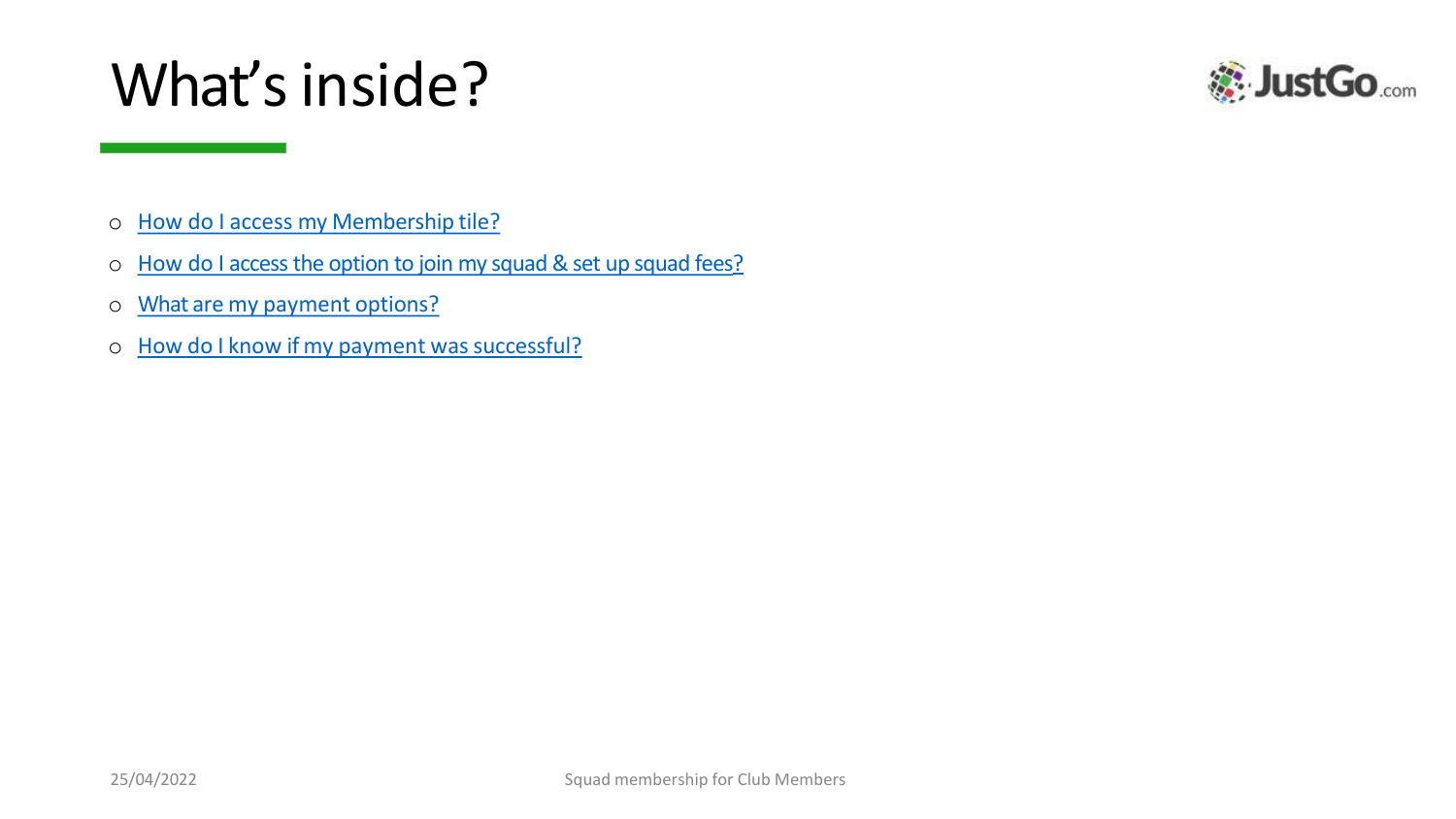### How do I access Membership tile?



Sign in from the login-in screen using your username and password (remember these will be case sensitive), and click on the Membership tile, via **MENU** in the top left-hand corner.

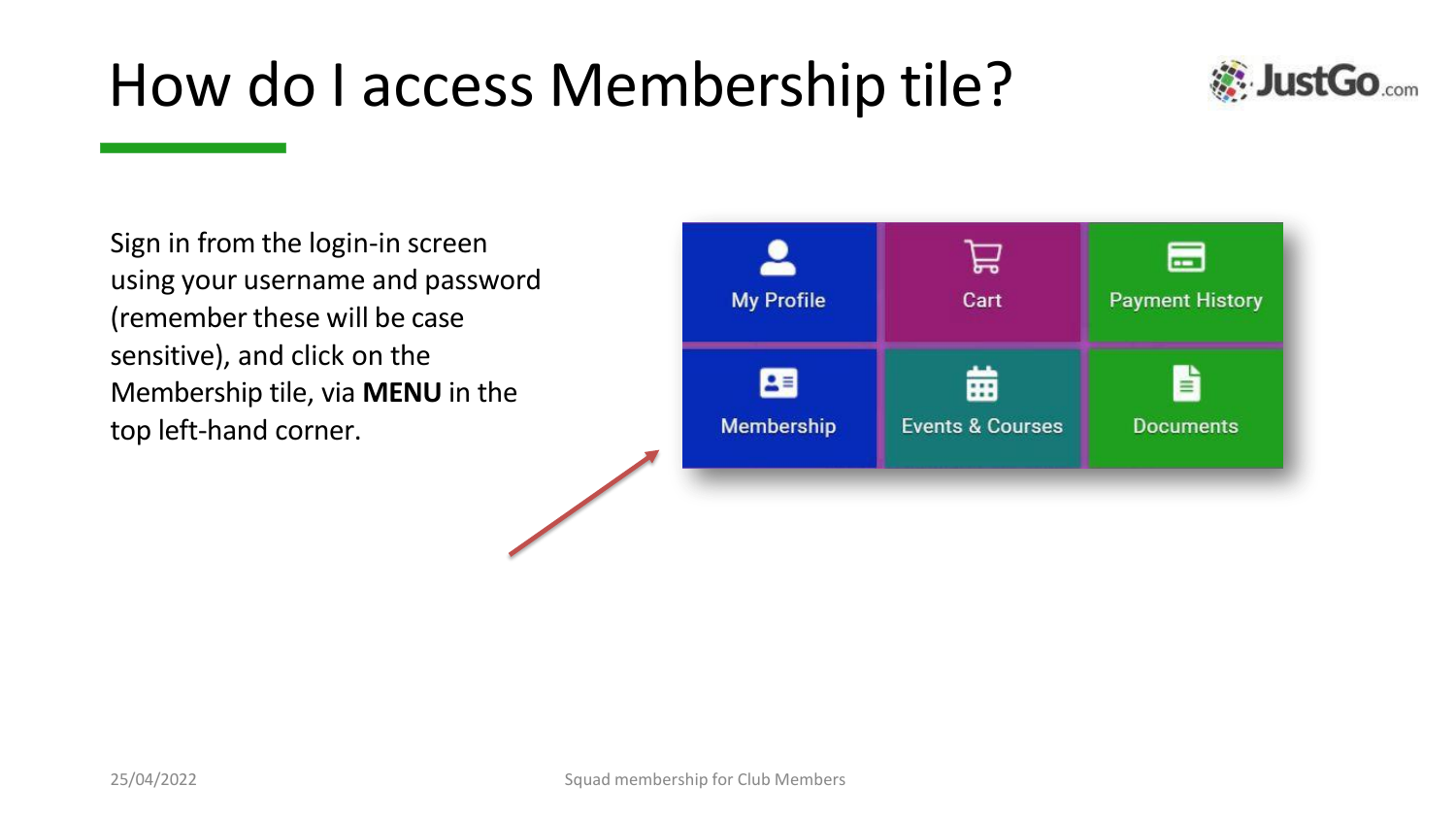# How do I access the option to join my squad & set up squad fees?



Once you have purchased your Swim Wales & Club annual membership, return to the *Membership* tab and select your *Club Membership* tile (NOT *Associate Membership*) again.

On the next page you will now see the member's Active membership category and above that option to *Renew or Add your Membership +*

Click on this option to select you club squad, if applicable. Your club will have set this up as an option, if required.

Note: Squad memberships are only available to view and purchase with an Active Swim Wales membership.

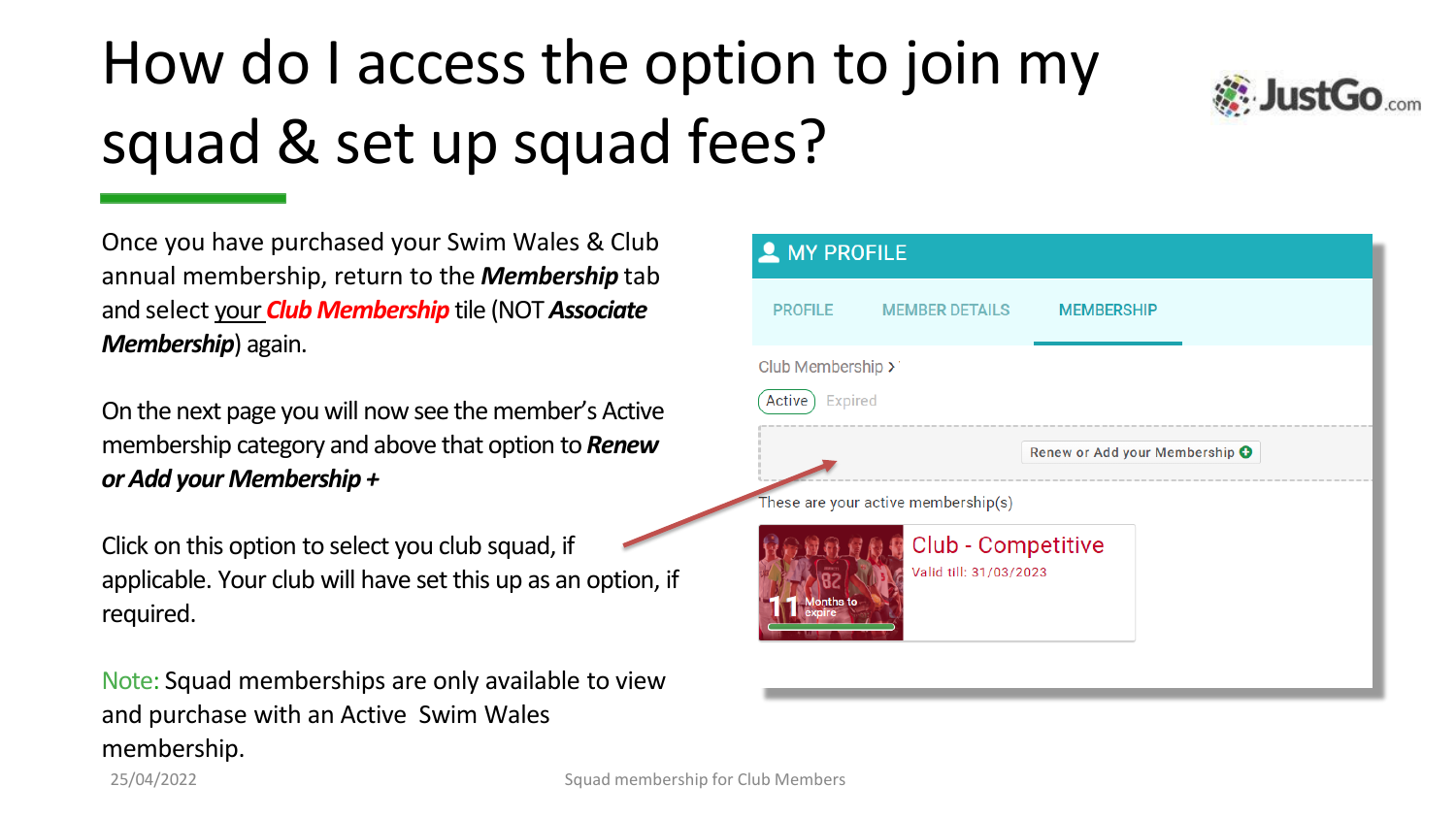# How do I access the option to join my squad & set up squad fees?

You will now see your club's squad groups available, as well as the annual membership categories.

Scroll to the right to select the required squad and click on it.

The monthly/annual subscription\* option will already be setup by your club, so simply click *Finish* and proceed to Cart

> How would you like to pay? Select from the available payment option below:

> > Manually renew your membership each year.

#### Subscription

◯ One off

Your monthly squad fee will be automatically collected on the 1st of each month to ensure the member's place within the squad is secured.

- collection is only available with *JustGo Pro*
- 25/04/2022 Squad membership for Club Members



#### **Benefits**

- Membership of your club's top Performance squad
- Access to bespoke Strength & conditioning training

**Performance A** 



More info



\*Monthly automated

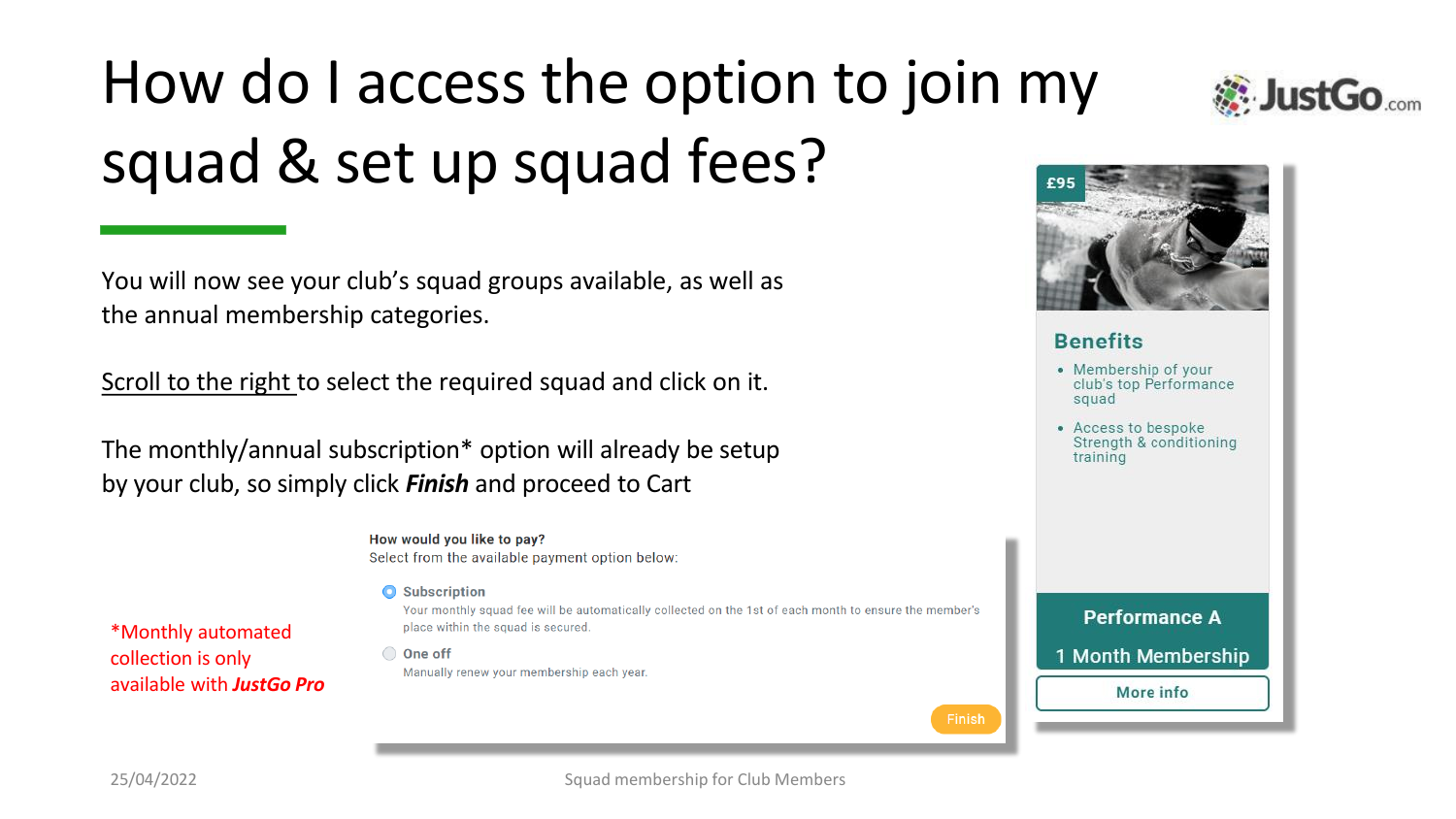# What are my Payment options?



On clicking ʻFinish' you will be directed to the checkout ʻOrder Review' page. If you are happy that all details are accurate then you can proceed to step **ʻPay with Card'** and confirm payment.

If you need to make another membership purchase, click 'No, not yet' and you will be able to start the process again.



#### Continued on the next page…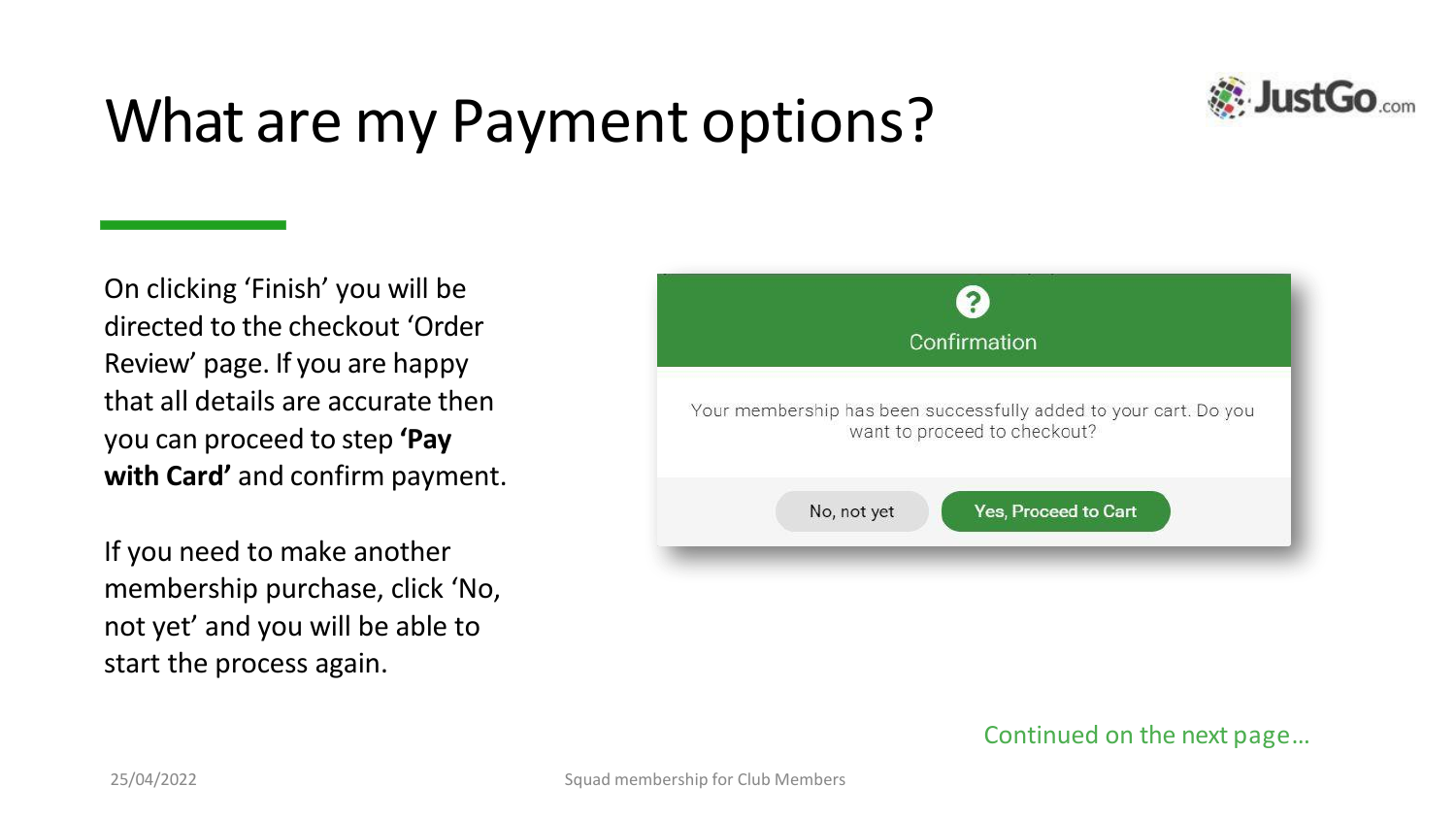

Pay £243.00

 $\bullet$ 

## What are my Payment options?

Please select **ʻPay with Card**.'

A secure payment window will open up on screen, enter your card details and then hit the blue pay button.

|                                                                                     |               |                                           | Pay with card                      |  |
|-------------------------------------------------------------------------------------|---------------|-------------------------------------------|------------------------------------|--|
| Pay via Bank                                                                        | Pay with Card | System Admin                              |                                    |  |
| <b>AMAE PROAK</b><br>DISCOVER<br><b>MasterCartz</b><br><b>VISA</b><br><b>EXPRES</b> |               | noreply@azolve.com<br>Change payment user |                                    |  |
|                                                                                     |               |                                           |                                    |  |
|                                                                                     |               |                                           | 1234 1234 1234 1234<br><b>VISA</b> |  |
|                                                                                     |               | MM / YY                                   | CVC                                |  |
|                                                                                     |               | Name on card *                            |                                    |  |
|                                                                                     |               | Merchant Initiated Transaction?           |                                    |  |